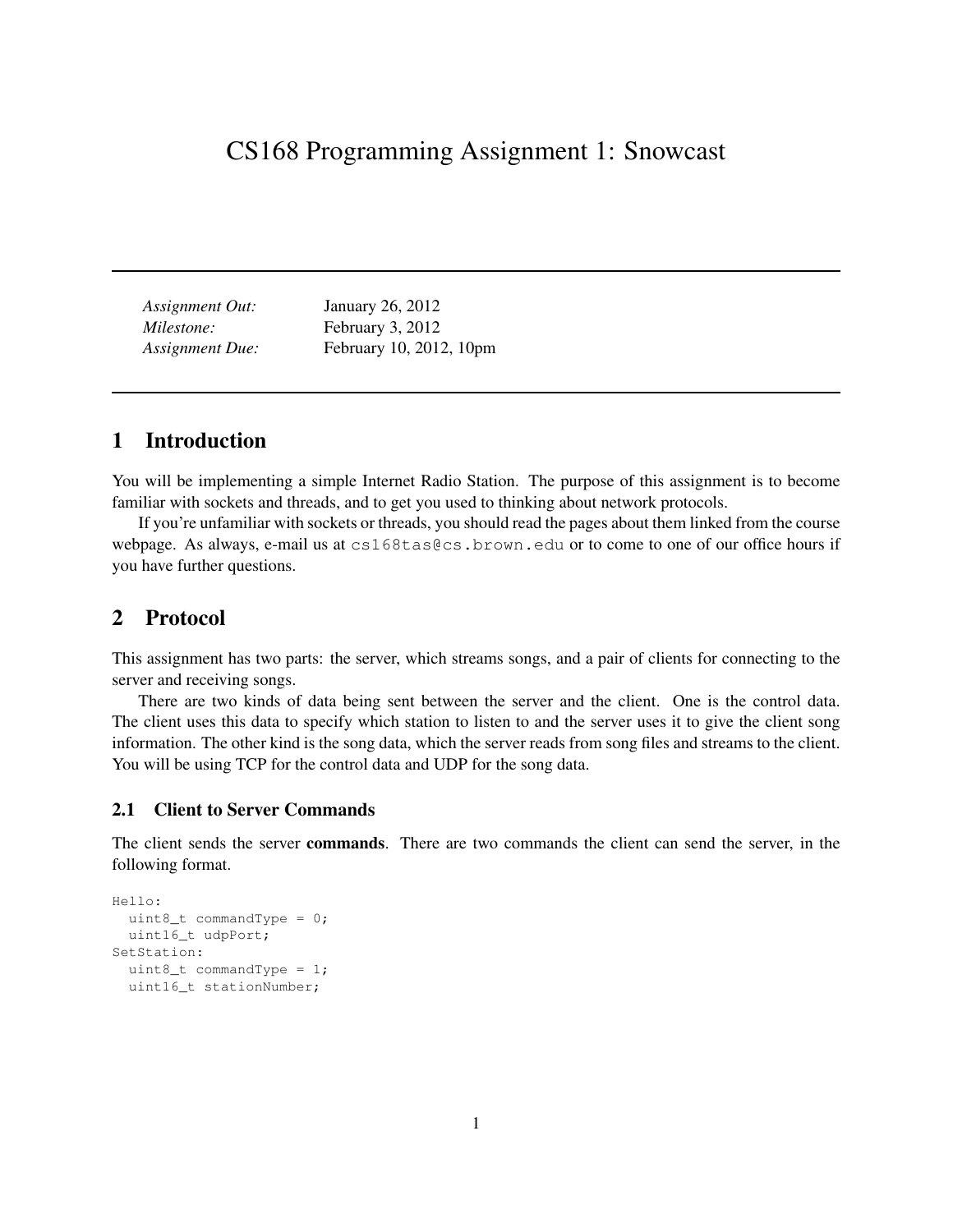A uint8\_t<sup>1</sup> is an unsigned 8-bit integer. A uint16\_t is an unsigned 16-bit integer. Your programs should use **network byte order**.<sup>2</sup> So, to send a <code>Hello</code> command, your client must send exactly three bytes to the server.

The Hello command is sent when the client connects to the server. It tells the server what UDP port the server should be streaming song data to.

The SetStation command is sent to pick an initial station or to change stations. stationNumber identifies the station.

## 2.2 Server to Client Replies

There are three possible replies the server may send to the client:

```
Welcome:
 uint8_t replyType = 0;
 uint16_t numStations;
Announce:
 uint8_t replyType = 1;
 uint8_t songnameSize;
 char songname[songnameSize];
InvalidCommand:
 uint8_t replyType = 2;
 uint8_t replyStringSize;
 char replyString[replyStringSize];
```
A Welcome reply is sent in response to a Hello command. Stations are numbered sequentially from 0, so a numStations of 30 means 0 through 29 are valid. A Hello command, followed by a Welcome reply, is called a handshake.

An Announce reply is sent on two occasions: after a client sends a Set Station command, or when the station a client is listening to changes its song. songnameSize represents the length, in bytes, of the filename, while songname contains the filename itself. The string must be formatted in ASCII and must not be null-terminated. So, to announce a song called Beat It, your client must send the replyType byte, followed by a byte whose value is 7, followed by the 7 bytes whose values are the ASCII character values of Beat It.

An InvalidCommand reply is sent in response to any invalid command. replyString should contain a brief error message explaining what went wrong. Give helpful strings stating the reason for failure. If a SetStation command was sent with 1729 as the stationNumber, a bad replyString is "Error, closing connection.", while a good one is "Station 1729 does not exist.". To simplify the protocol, whenever the server receives an invalid command, it must reply with an InvalidCommand and then close the connection to the client that sent it.

Invalid commands happen in the following situations:

• SetStation

<sup>&</sup>lt;sup>1</sup>You can use these types from C if you  $\sharp$  include  $\le$  inttypes.h>.

<sup>&</sup>lt;sup>2</sup>Use the functions htons, htonl, ntohs and ntohl to convert from network to host byte order and back.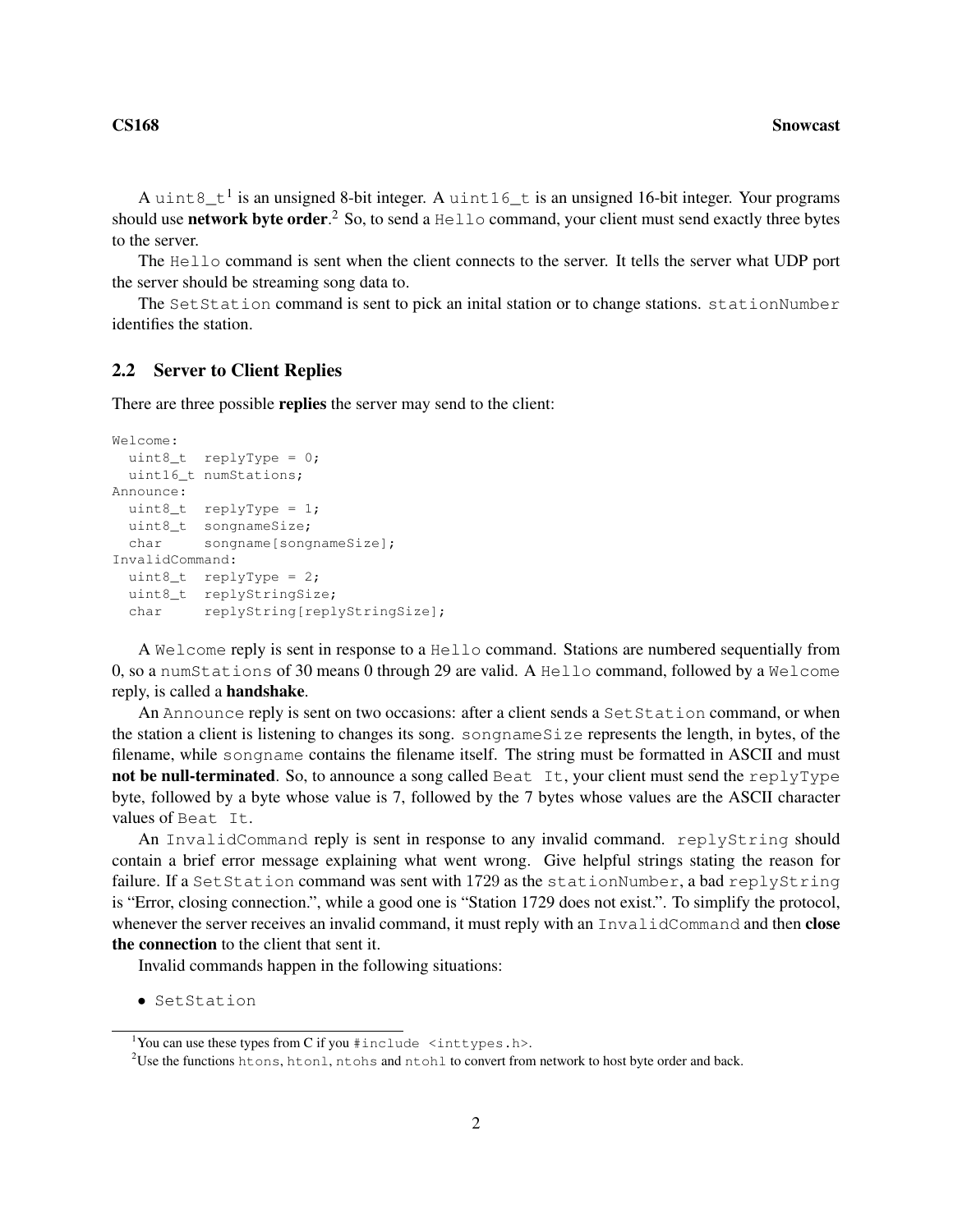- The station given does not exist.
- The command was sent before a Hello command was sent. The client must send a Hello command before sending any other commands.
- If the command was sent before the server responded to a previous SetStation by sending an Announce reply, then your server **may** reply to this with an InvalidCommand. This means that your client should be careful and wait for an Announce before sending another Set Station, but your server can be lax about this.
- $\bullet$  Hello
	- $-$  More than one  $He11\circ$  command was sent. Only one should be sent, at the very beginning.
- An unknown command was sent (one whose commandType was not 0 or 1).

# 3 Implementation Requirements

We recommend that you implement this project in C; we find it very straightforward to do so. If you are unfamiliar or rusty with C, read through the documentation linked on the course web page or contact the TAs for help. We will offer full language support and help with debugging tools.

If you decide you would like to implement this or future projects in a language other than C, please contact us beforehand to seek approval. This project intends to familiarize you with the Berkeley sockets API, so you must demonstrate that your language provides a sufficiently similar API. Linking to a web page containing the relevant language documentation is sufficient. You must not use high-level socket wrappers unless you write them yourself; we will tell you which libraries are and which are not acceptable. Thus far, we have approved requests for C++ and Scheme (but still contact us if you want to use one of these). Note that for the later projects, you will be responsible for finding or writing your own IP and TCP packet headers (these can be included directly from the Linux kernel headers for C students), the TAs will offer limited language support, and your partner for the project must approve of your choice of language.

## 3.1 Clients

You will write two separate clients.

## 3.1.1 UDP Client

The UDP client handles song data. The executable must be called snowcast\_listener. Its command line must be:

snowcast\_listener udpport

The UDP client must print all data received on the specified UDP port to  $\text{stdout}^3$ .

 $3$ There's no need for the UDP client to play the data it receives itself, since you can just pipe its output into another program which plays the music instead. More on this later.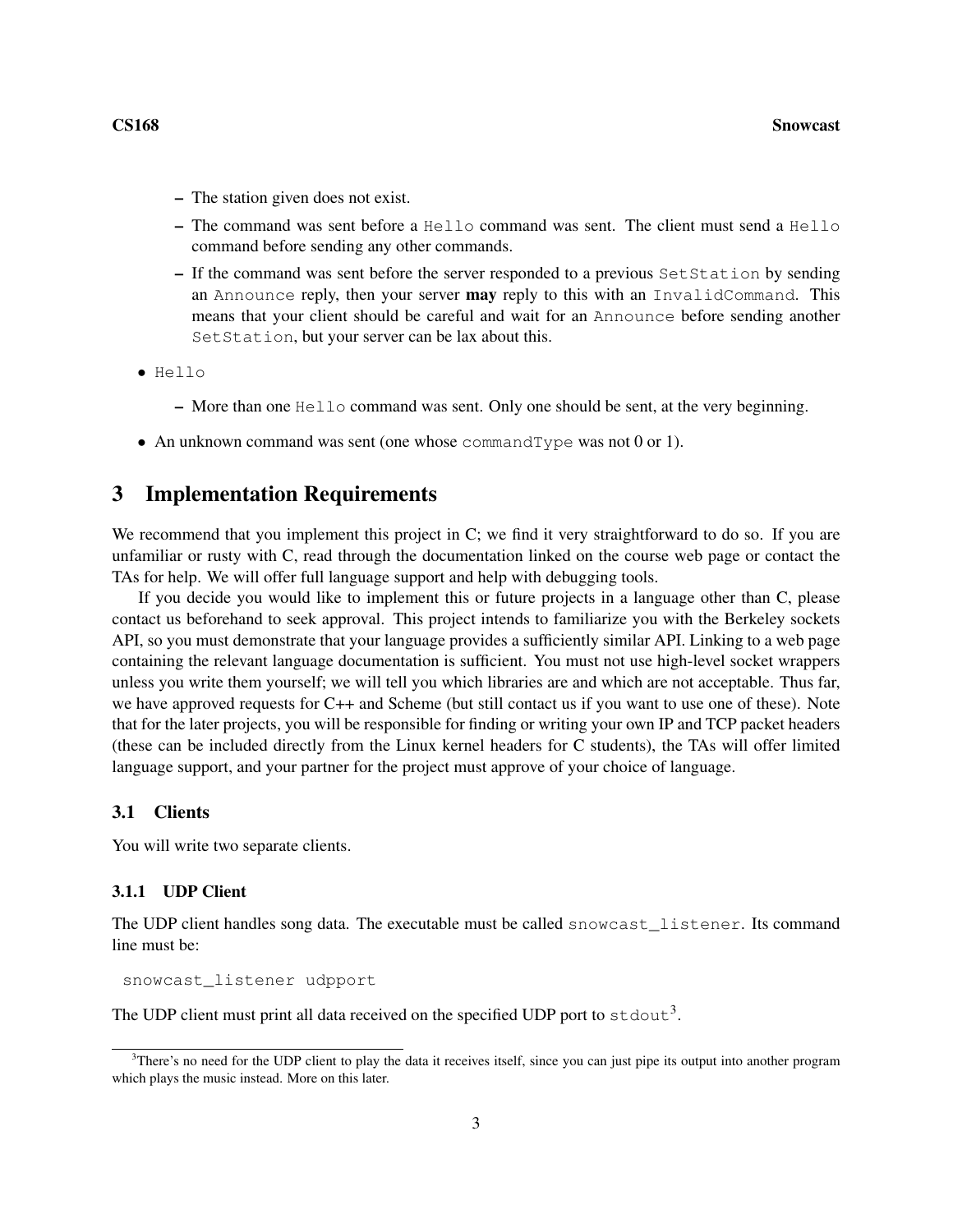## 3.1.2 TCP Client

The TCP client handles the control data. The executable must be called snowcast\_control. Its command line must be:

snowcast\_control servername serverport udpport

servername represents the IP address (*e.g.* 128.148.38.158) or hostname (*e.g.* localhost, cslab6c) which the control client should connect to, and serverport is the port to connect to. udpport is the port on which the local UDP client is watching for song data.

The control client should connect to the server and communicate with it according to the protocol. After the handshake, it should show a prompt and wait for input from stdin. If the user types in 'q' followed by a newline, the client should quit. If the user types in a number followed by a newline, the control should send a SetStation command with the user-provided station number.

If the client gets an invalid reply from the server (one whose replyType is not 0, 1, or 2), then it should close the connection and exit.

The client must print whatever information the server sends it (*e.g.* the numStations in a Welcome). It must print replies in real time.

## 3.2 Server

The server executable must be called snowcast server. Its command line must be:

snowcast\_server tcpport file1 [file2 [file3 [...]]]

That is, a port number on which the server will listen, followed by a list of files. To make things easy, each station will contain just one song. Station 0 should play file1, Station 1 should play file2, etc... Each station should loop its song indefinitely.

When the server starts, it should begin listening for connections. When a client connects, it should interact with it as specified by the Protocol. Additionally, it should send an Announce whenever a song repeats.

You want the server to stream music, not to send it as fast as possible. Assume that all mp3 files are 128kbps, meaning that the server should send data at a rate of 128kpbs (16 kilobytes/s).

The server must print out any commands it receives and any replies it sends to stdout. It should also have a simple command-line interface: 'p' followed by a newline should cause the the server should print out a list of its stations along with the clients that are connected to each one, and 'q' followed by a newline should cause the server to close all connections, free any resources it's using, and quit.

Additionally:

- The server has to support multiple clients simultaneously.
- In order to introduce you to event-based programming, we are requiring that your server utilize only a single thread for accepting new client connections and responding to client commands. This means you are not allowed to spawn a new thread for each connected client. In order to accomplish this, you will utilize select() or epoll(). For more guidance, consult the Intro to Asynchronous Programming guide on the course web page.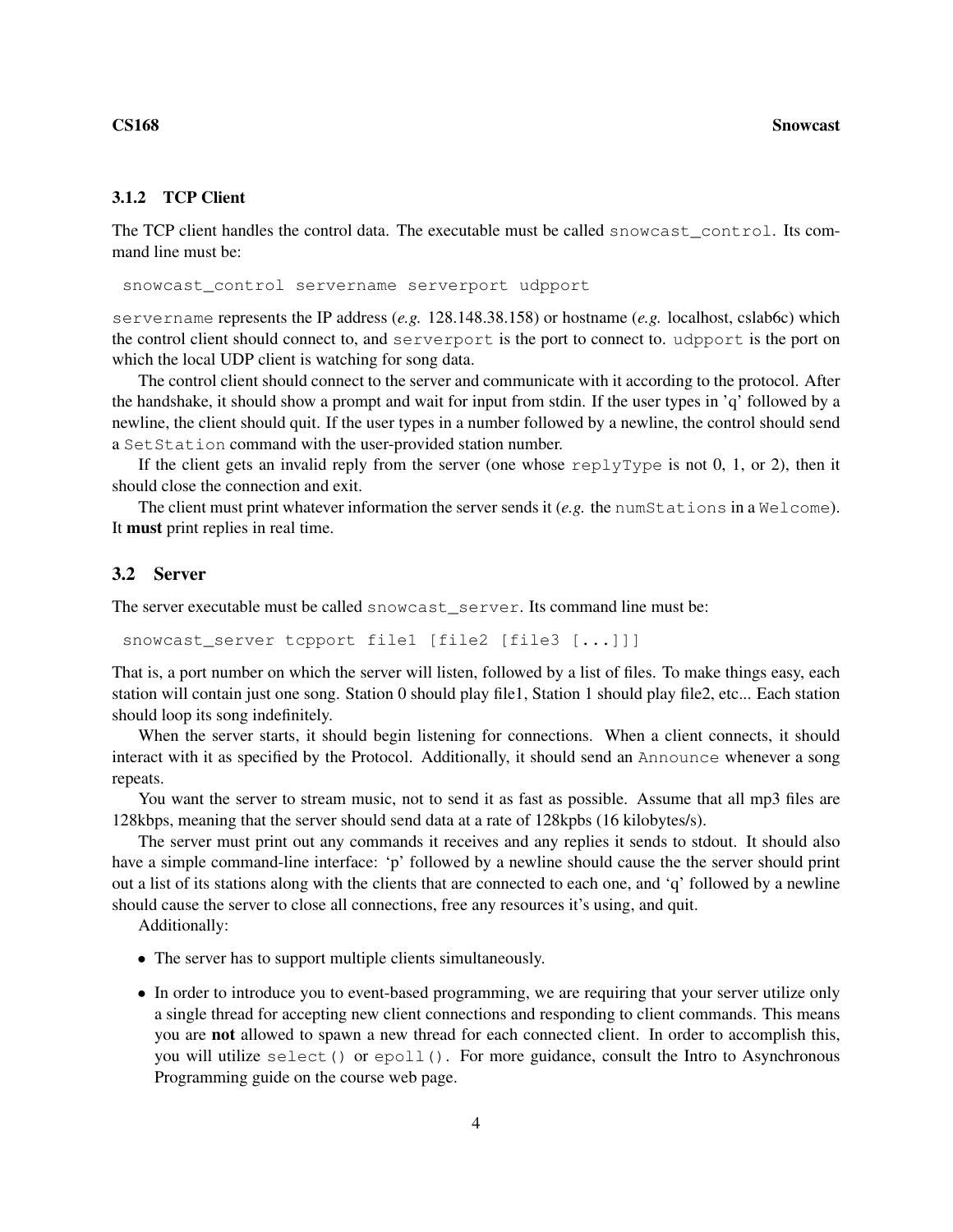- There should be no hard-coded limit to the number of stations your server can support or to the number of clients connected to a station.
- Remember to properly handle invalid commands (see the Protocol section above).
- The server should never crash, even when a misbehaving client connects to it. The connection to *that* client might be terminated, however.
- If multiple clients are connected to one station, they should all be listening to the same part of the song, even if they connected at different times.
- If no clients are connected to a station, the current position in the song should still progress, without sending any data. The radio doesn't stop when no one is listening.
- The server should **not** read the entire song file into memory.

# 4 Testing

We've provided a sample Makefile in /course/cs168/pub/snowcast/Makefile that you can use as a stencil to get started.

A good way to test your code at the beginning is to stream text files instead of mp3s. Once you're more confident of your code, you can test your program using the mp3 files in

/course/cs168/pub/snowcast/mp3. You can pipe the output of your UDP client into mpg123 to listen to the mp3:

./snowcast\_listener port | mpg123 -

If you bring headphones to the sunlab, you should hear something.

## 4.1 Rate Monitor

Unfortunately, there are many details to streaming mp3s well that would require understanding the mp3 file format in detail to do a really good job. Instead we ask only that you stream the mp3 at a constant bitrate. We've created a rate monitoring program available in

/course/cs168/pub/snowcast/rate\_monitor. This takes data from stdin, outputs it to stdout, and prints statistics about the rate at which it is receiving data to stderr. We'll be testing to see that your rate is consistently 16 kilobytes/second. You can run it as follows:

```
./snowcast_listener port |
/course/cs168/pub/snowcast/rate_monitor > /dev/null
```
You can also pipe the rate monitor's output into mpg123.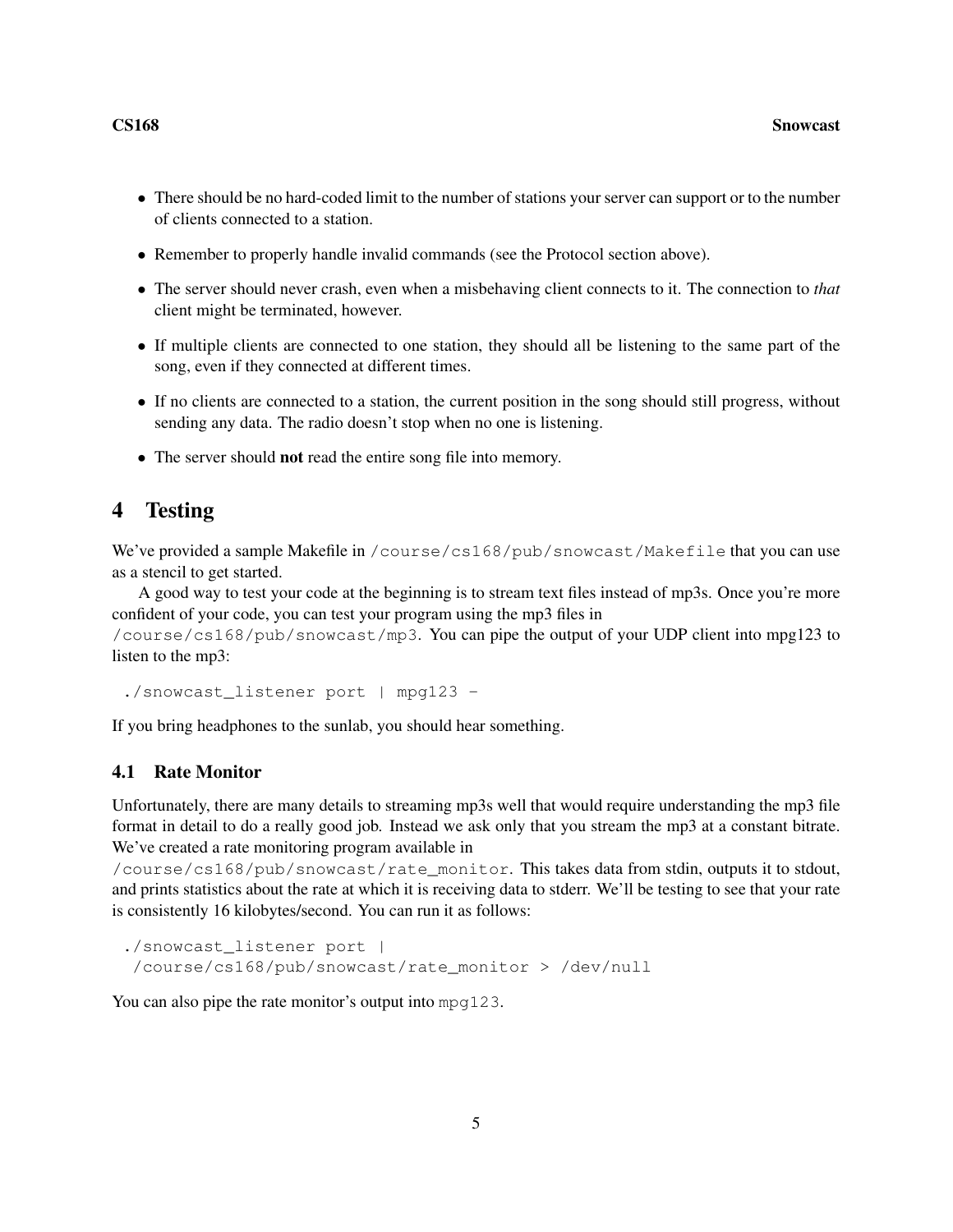## 4.2 Reference Implementations

For your convenience, we have provided binaries of reference implementations of the client and the server that follow the protocol and meet all the requirements. They're in

/course/cs168/pub/snowcast. Take advantage of these! You can test your adherence to the protocol based on how well your programs interact with them. This is why our protocol is specified so precisely. Your programs are expected to interoperate with ours.

## 5 Handin

Hand in your project by typing

```
cs168_handin snowcast
```
from *inside* the directory where your work is located. To reduce clutter, the handin script removes .o files and binary executable files, and runs make clean before handing in your assignment. You can handin more than once - the new handin will replace the older one. We should be able to rebuild your programs by running make.

# 6 Grading

## 6.1 Milestone - 20%

To make sure you're on the right track, 20% of your grade will be a milestone.

You must meet with a TA by Friday the 3rd. More information on milestone signups will be provided. 10% of the milestone is a small demo. You must demo a client to us that successfully connects to a server, sends a Hello command, then waits for and prints the Welcome reply.

The other 10% is for the design of your server, which is the hardest part of the assignment. You will be graded based on how well you have thought through your design. Make sure you think through your threading model. How many threads will you have on the server? Will you have one thread to handle all of the stations, or a thread for each one? What mutexes will be needed to ensure data integrity?

If you're having trouble with the design, please come to our hours, or e-mail us with your questions. We also encourage appointments outside of our hours if you feel you need help in-person.

## 6.2 Program - 75%

Most of your grade will be based on how well your program conforms to the specification. This includes how well it interacts with the reference implementations, as well as with each other's projects. Furthermore:

- You must check return codes for all system calls you make. You can use perror to print error messages.
- You can't assume recv and send will read or write all the bytes you requested. You have to check each return code and re-call them until the entire buffer is read or written.
- You must protect access to data shared by multiple threads, even integers.